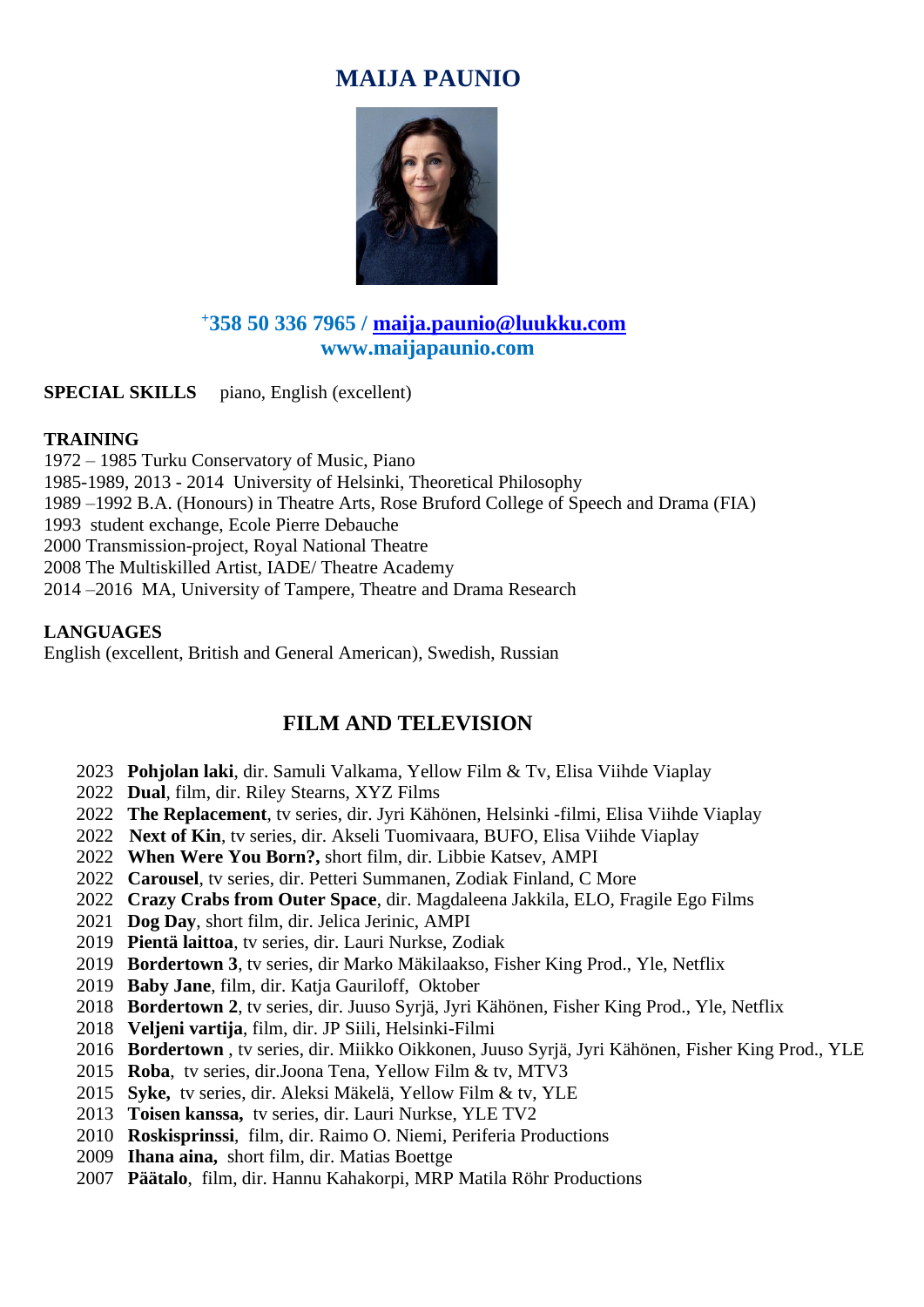- **Suomen Presidentit /Ahtisaari ,** tv series**,** dir. Atro Lahtela, YLE TV1
- 2004-2005 **Käenpesä**, tv series, dir. Joona Tena, Taavi Vartia, Maarit Lalli, Jarowskij, MTV3
- **Rakas Lara**, short film, dir. Annukka Salo
- **Hyvät Neuvot Kalliit**, tv series, dir. Juhani Tiikkainen, MTV3
- **Kylmäverisesti sinun**, tv series, dir. Minna Virtanen, PetFilms
- **Ilman kavaluutta**, tv series, dir. Peter Lindholm, YLE TV1
- **Tähtilampun alla**, tv series, ohj. Antti Jokinen, Solar Films
- **My boy**, short film, ohj. Steven Beschloss
- **, Kotikatu**, tv series, dir. Hannu Kahakorpi, YLE TV1
- **Kissan kuolema**, film, dir. Raimo O. Niemi, Kinotuotanto
- **Merimies ja Pastori**, tv film, dir. V-M Saikkonen, YLE TV1
- **Kosto**, tv film, dir. Jukka Sipilä, YLE TV

#### **THEATRE**

- **Like it. Fake it.** dir. Mikhail Kaluzhsky
- **Korpi,** dir. Maiju Sallas /SatuTuittila
- **Oi Ihana Panama**, dir. Karoliina Heiskanen
- **Joutomaa**, dir. Maiju Sallas
- **Kaikki on Hukassa**, KOKOTheatre, dir..Karoliina Heiskanen
- **Tyttö joka piti liikaa tulitikuista**, Theatre ½ Q, dir. Soila Valkama
- **Ajan Narri ja Ruususuu,** Theatre Avoimet Ovet ,dir. Helena Ryti
- **Kultainen Vasikka**,dir. Ritva Laatto
- **Leidi Lasarus**,Theatre Jurkka, dir. Untamo Lepola
- **Yllättäjä** STOA,dir. Jouko Keskinen
- **Nainen Potretissa**, dir. Soila Valkama
- **Zorbas,** Samppalinna Summertheatre, dir A. Ruostepuro
- **Entäs nyt lehmät**, Cafe Engel, dir. Soila Valkama
- **Sammakkoprinsessa,** Vierailuteatteri, dir. Viktor Drevitski
- **Moniminä,** Vierailuteatteri, dir. Jussi Parviainen
- **Yukio Mishima,** Aleksanterinteatteri, dir. Adam Darius
- **The Old Country**, Palace Theatre, Watford, dir. Roger Smith
- 1992 MOMI Actor´s Company , dir. Phil Young

#### **RADIOPLAYS**

- **Tuskapeikko,** dir. David Meirowitch
- **Pysyvä Välivaihe**, dir. Kati Kaartinen
- **Kaupunkitarinoita**, dir. Soila Valkama
- **Joulukalenteri** , dir. M. Kuivalainen
- **Argentiinalainen tango**, dir. M. Kuivalainen
- **Halun Ikoni, Eira Stenberg**, dir. Eva Odrischinsky
- **Sielun Veli, Sirkka Turkka,** dir. Pekka Kyrö